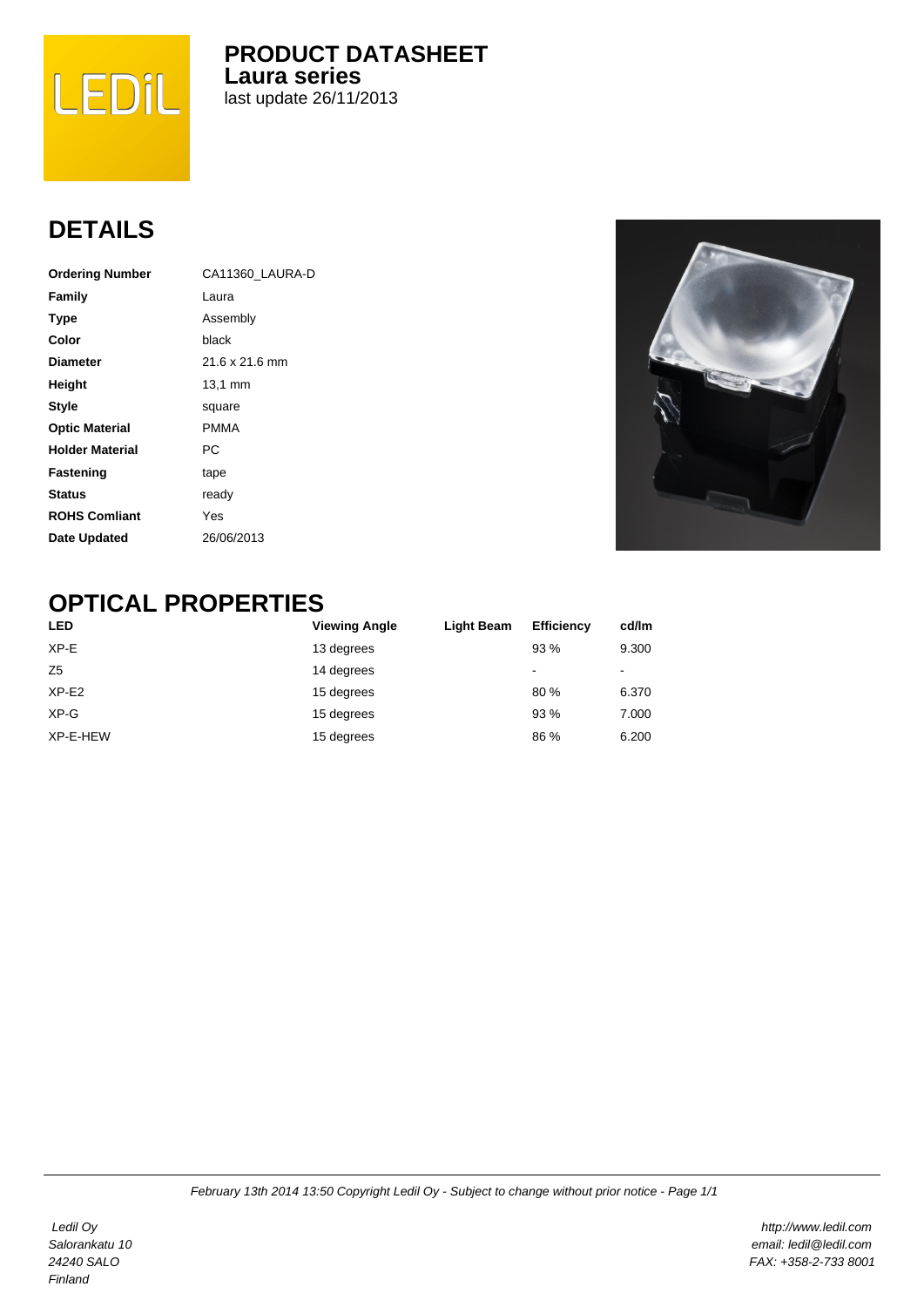**Relative intensity of CA11360\_LAURA-D\_(XP-E2)** 

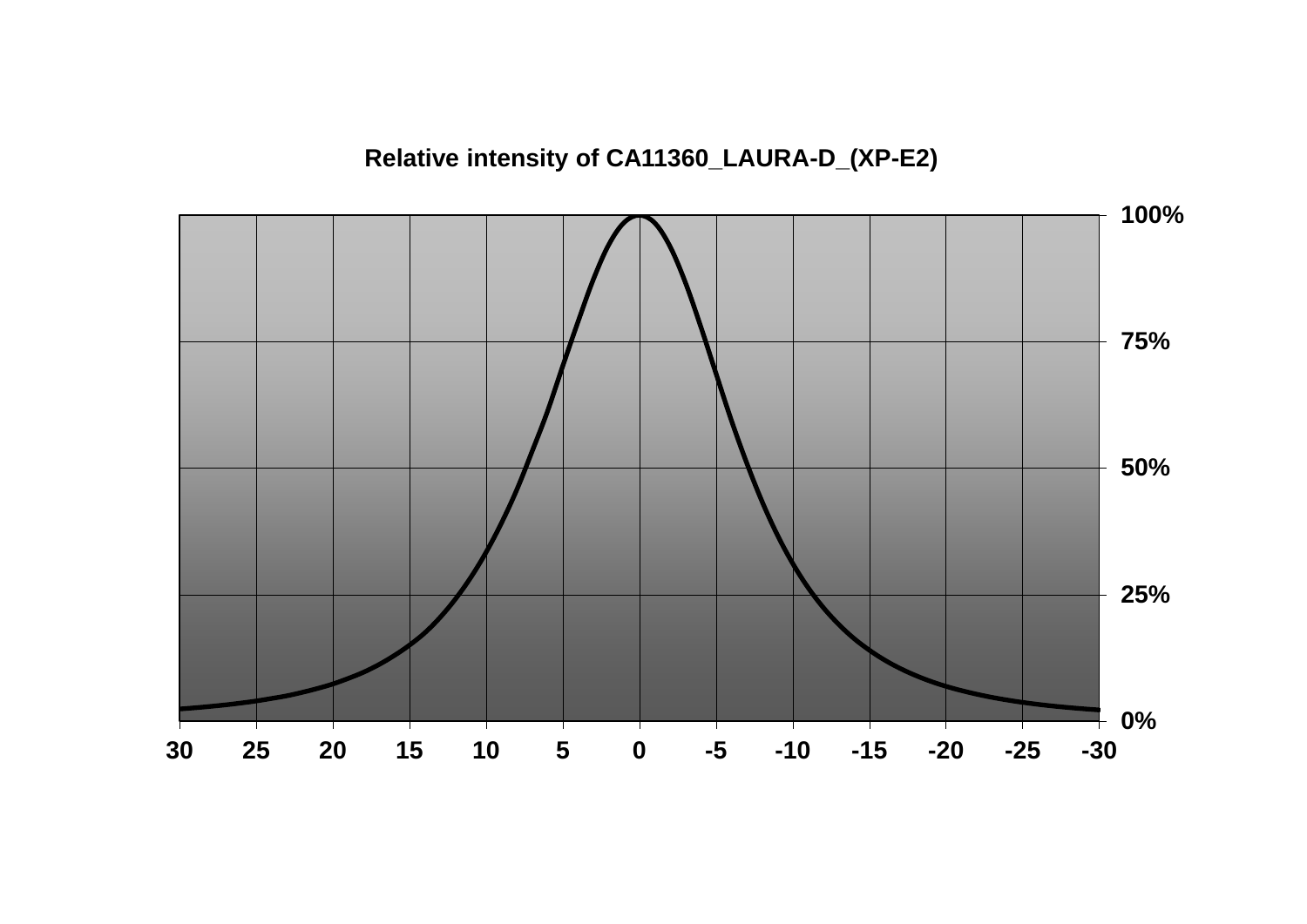**Relative intensity of CA11360\_LAURA-D-(XPG2)** 

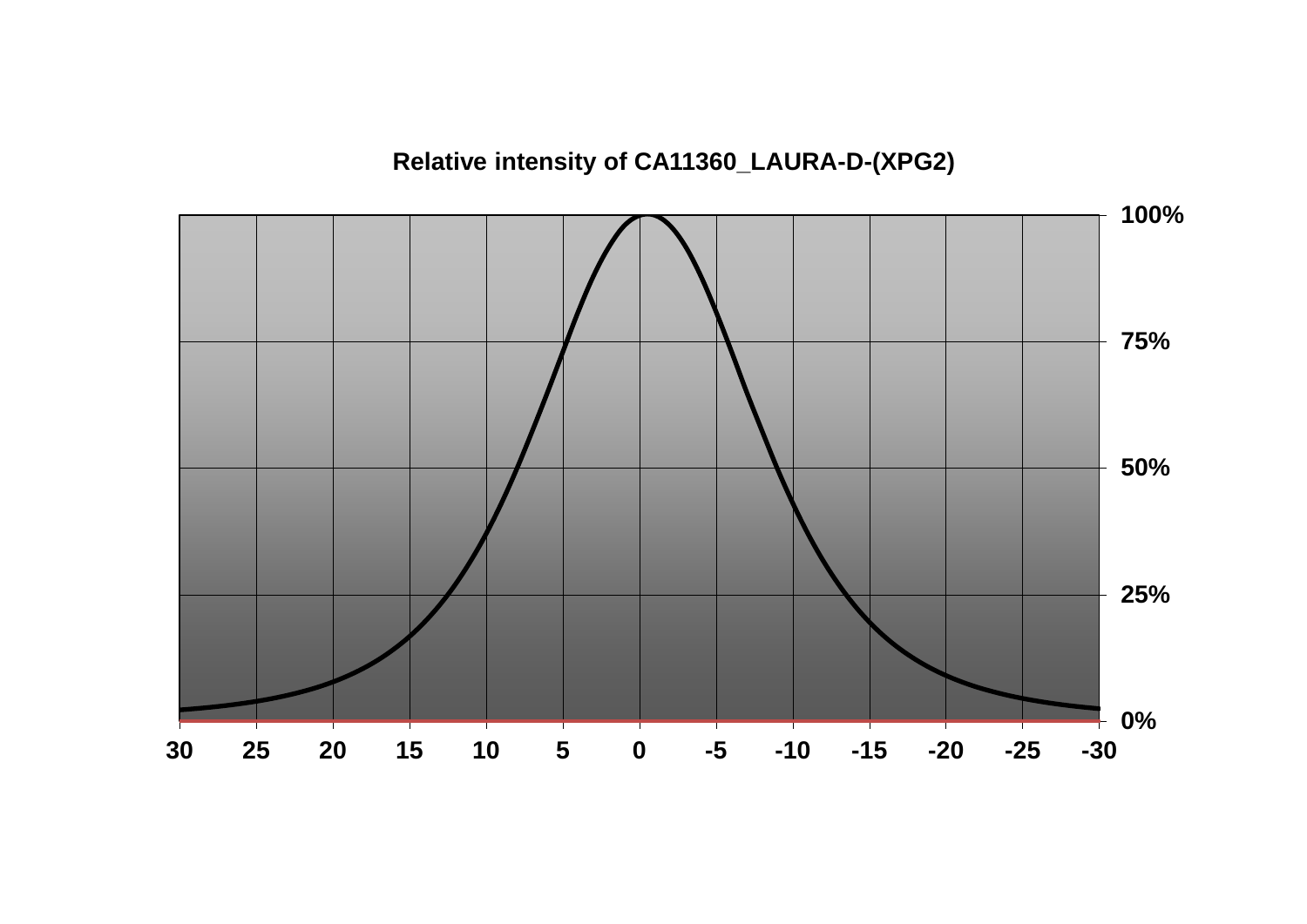Luminaire: Ledil Oy CA11360\_Laura-D-XP-tape CA11360\_Laura-D-XP-tape<br>Lamps: 1 x Cree XP-E (White)

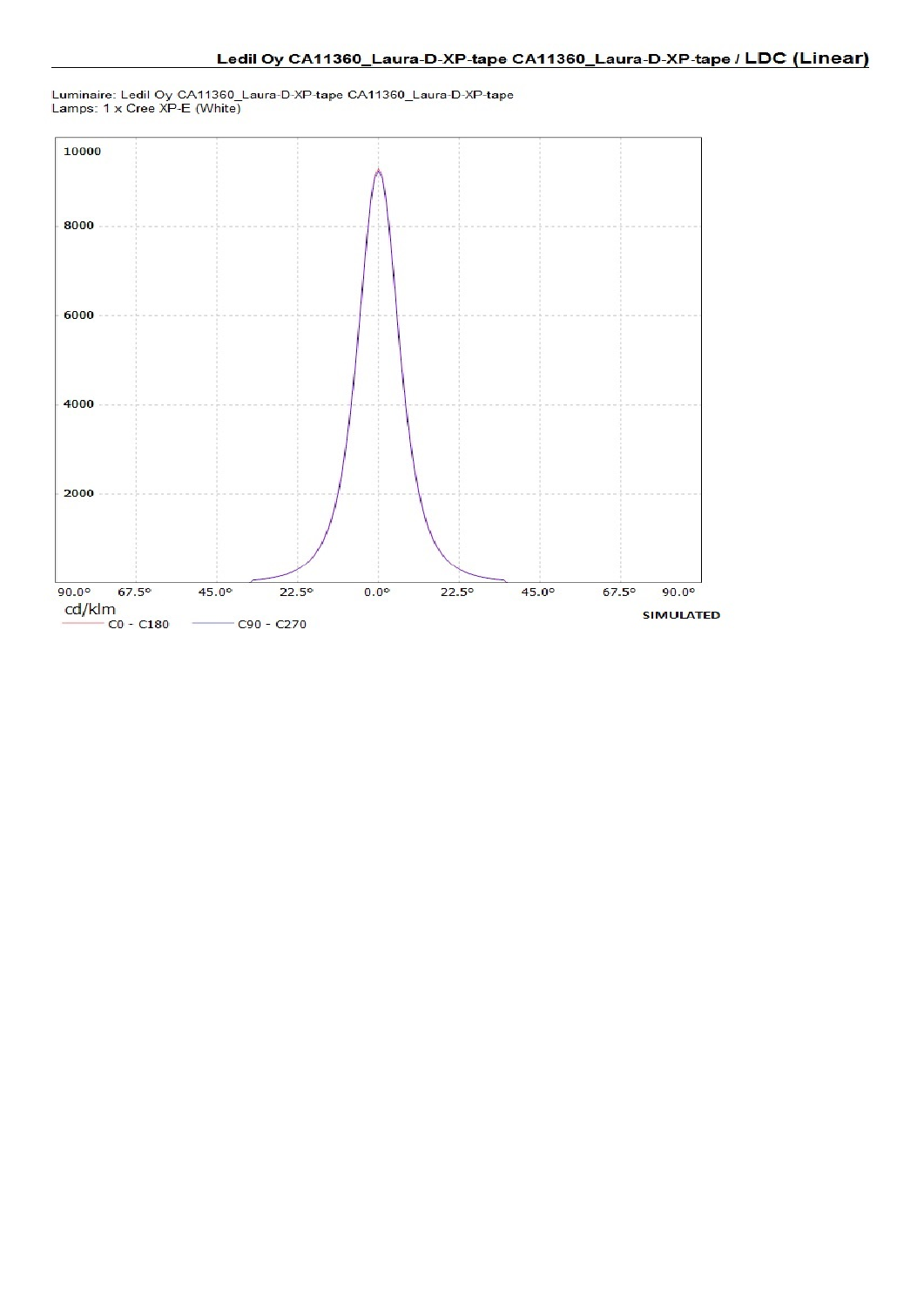Luminaire: Ledil Oy CA11360\_Laura-D-XP-G-tape CA11360\_Laura-D-XP-G-tape<br>Lamps: 1 x Cree XP-G (White)

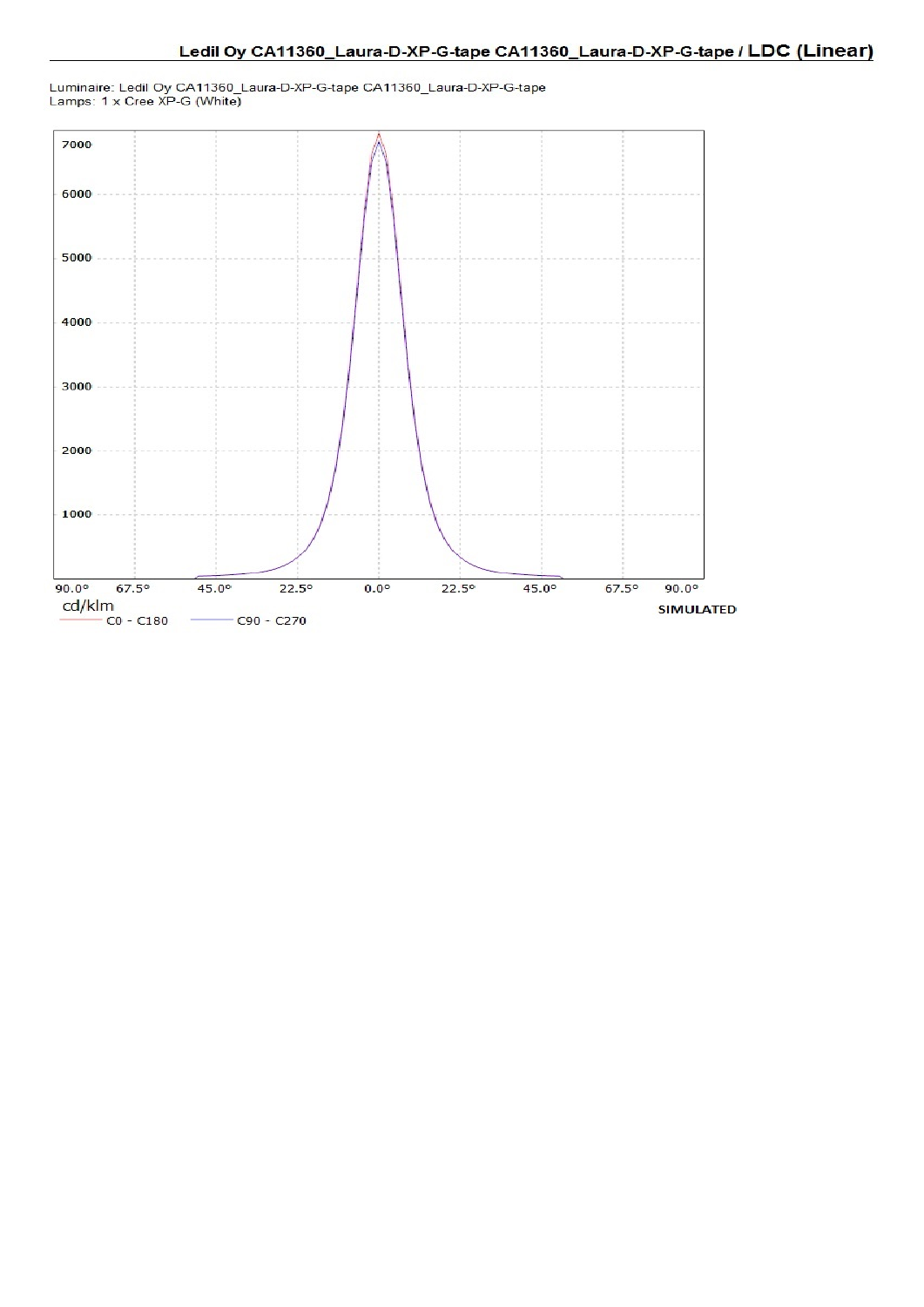

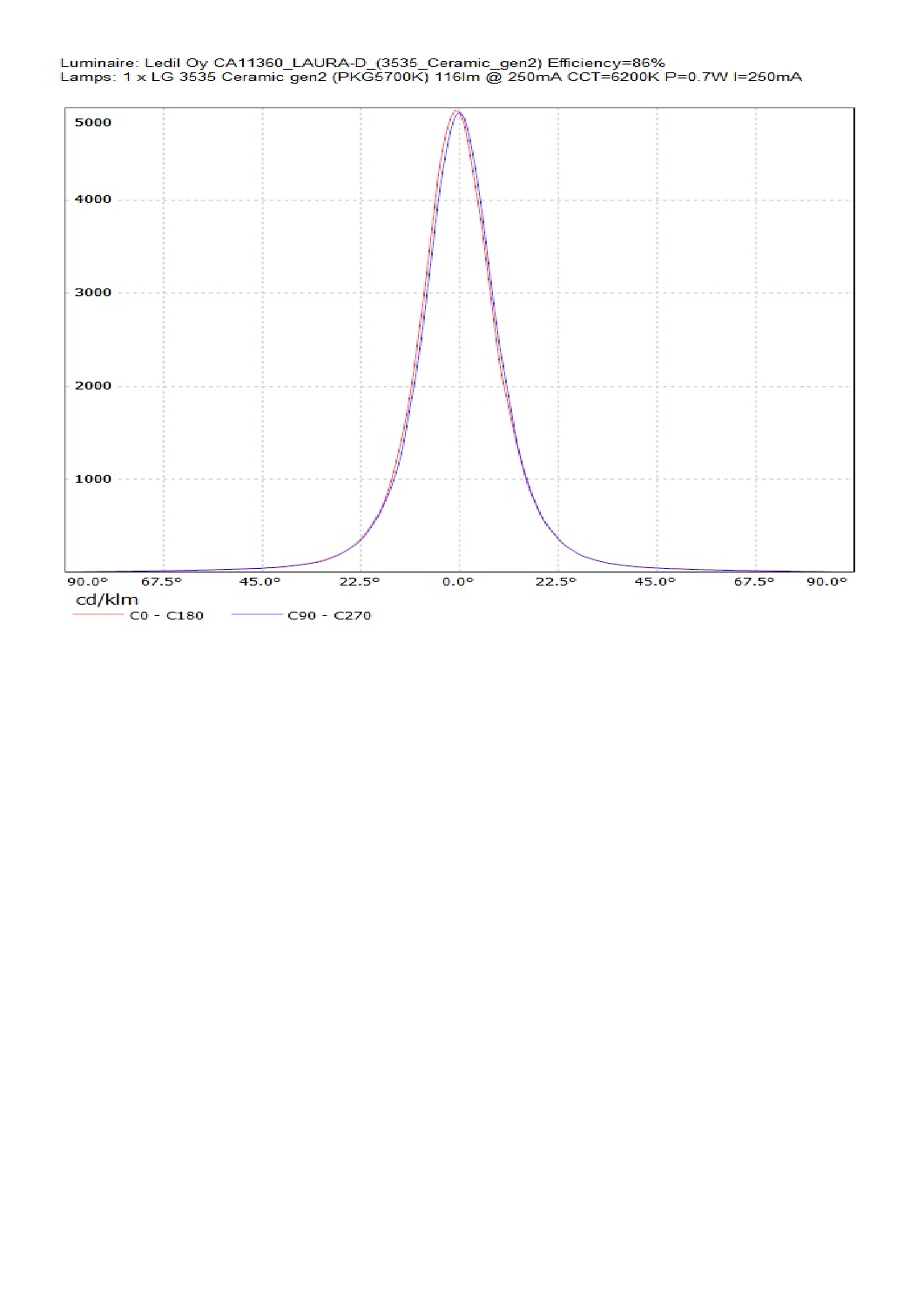Luminaire: Ledil Oy CA11360\_Laura-D-XP-tape CA11360\_Laura-D-XP-tape<br>Lamps: 1 x Cree XP-E (White)

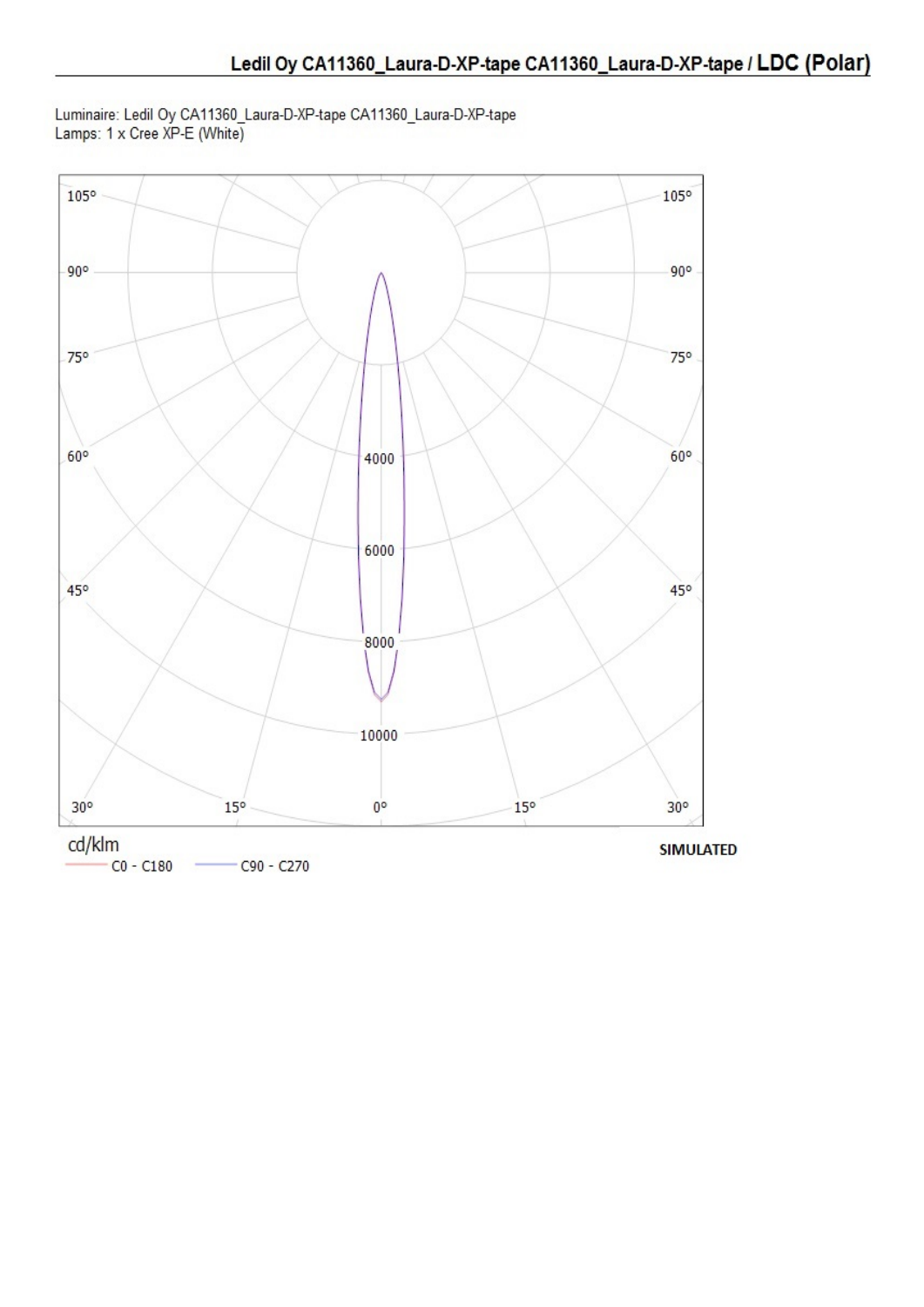Luminaire: Ledil Oy CA11360\_Laura-D-XP-G-tape CA11360\_Laura-D-XP-G-tape<br>Lamps: 1 x Cree XP-G (White)

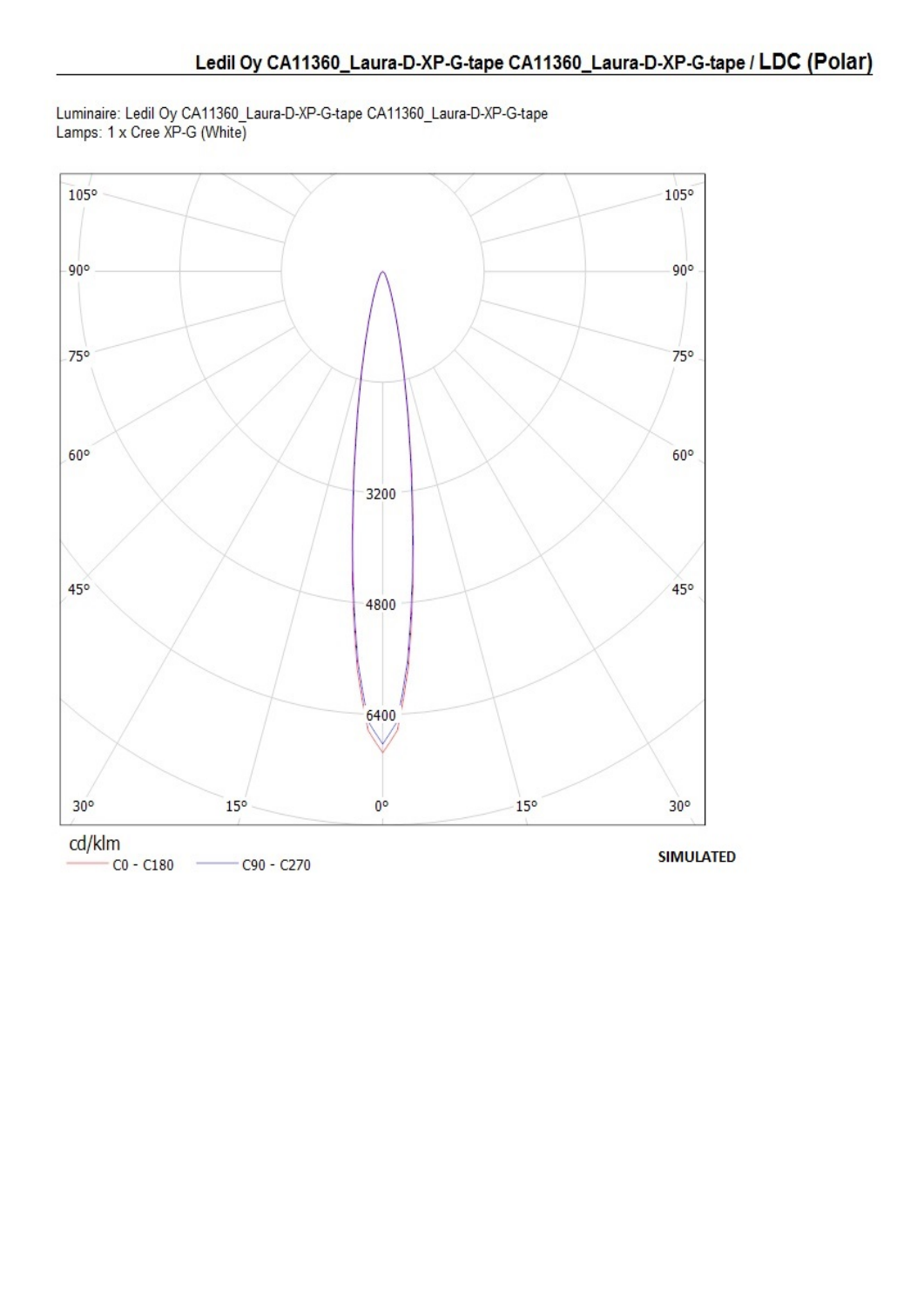

 $CO - C180$  $C90 - C270$